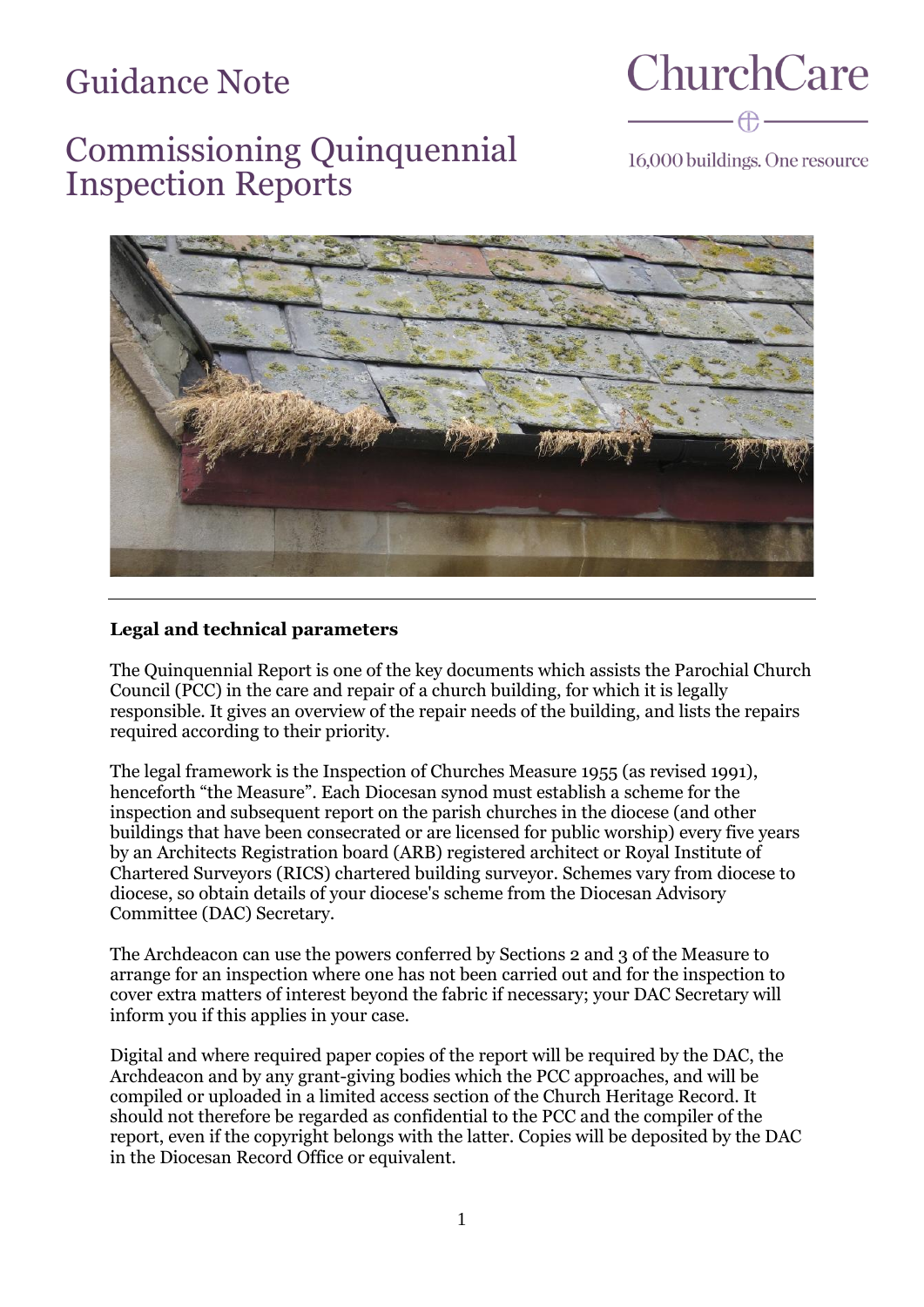## **Appointment of a Quinquennial Inspector**

The appointment of a Quinquennial Inspector is made by each PCC, and is always of an individual, not a firm. The appointment is for one inspection and report in the first place. It is important that a Quinquennial Inspector's **training**, **accreditation** (where necessary – see below and Appendix 2 and 3) and **experience** in building conservation is commensurate with the complexity and significance of the church building(s) in question.

The CBC offers the following criteria in this regard.

## **Criteria for appointing a suitable person to the role of Inspector**

- Competent to inspect **Major Churches** (as defined by the CBC) which includes Greater Churches; proven experience of working with such large and/or highly significant and complex church buildings is recommended, at least at a junior level under a more experienced professional; and experience of working on Grade I or II\* church buildings in a sole capacity. Relevant accreditation would normally be required, and always for professionals undertaking their first Inspector role.
- Competent to inspect **Grade I or II\* churches**; proven experience of work in a sole capacity with listed buildings; proven experience of work with such highly designated church buildings at least at a junior level under a more experienced professional; preferably experience in sole capacity. Relevant accreditation would normally be required, and always for professionals undertaking their first Inspector role.
- Competent to inspect **Grade II churches**; proven experience of work in a sole capacity with listed buildings; preferably experience of working with listed church buildings at least at a junior level under a more experienced professional. Relevant accreditation would normally be recommended, and always for professionals undertaking their first Inspector role.
- Competent to inspect **unlisted churches**; no specific prior experience expected, but evidence of supervision from an experienced professional with experience of church buildings is recommended. For certain buildings, evidence of experience of working with traditional materials may be required.

The DAC will be able to give advice on this, and will maintain a register of Inspectors currently working in the diocese. Professionals may be considered for appointment whether or not they are on the register. PCCs must seek the approval of the DAC as to their suitability, taking the above criteria into account.

When appointing a new Quinquennial Inspector PCCs should interview at least three candidates through a formal competitive appointment process (see Appendix 2). This is good practice which should ensure that the PCC gets best value. This also allows the Quinquennial Inspector to undertake all publicly funded works within the next five years without the need for further tendering, if the PCC so wishes.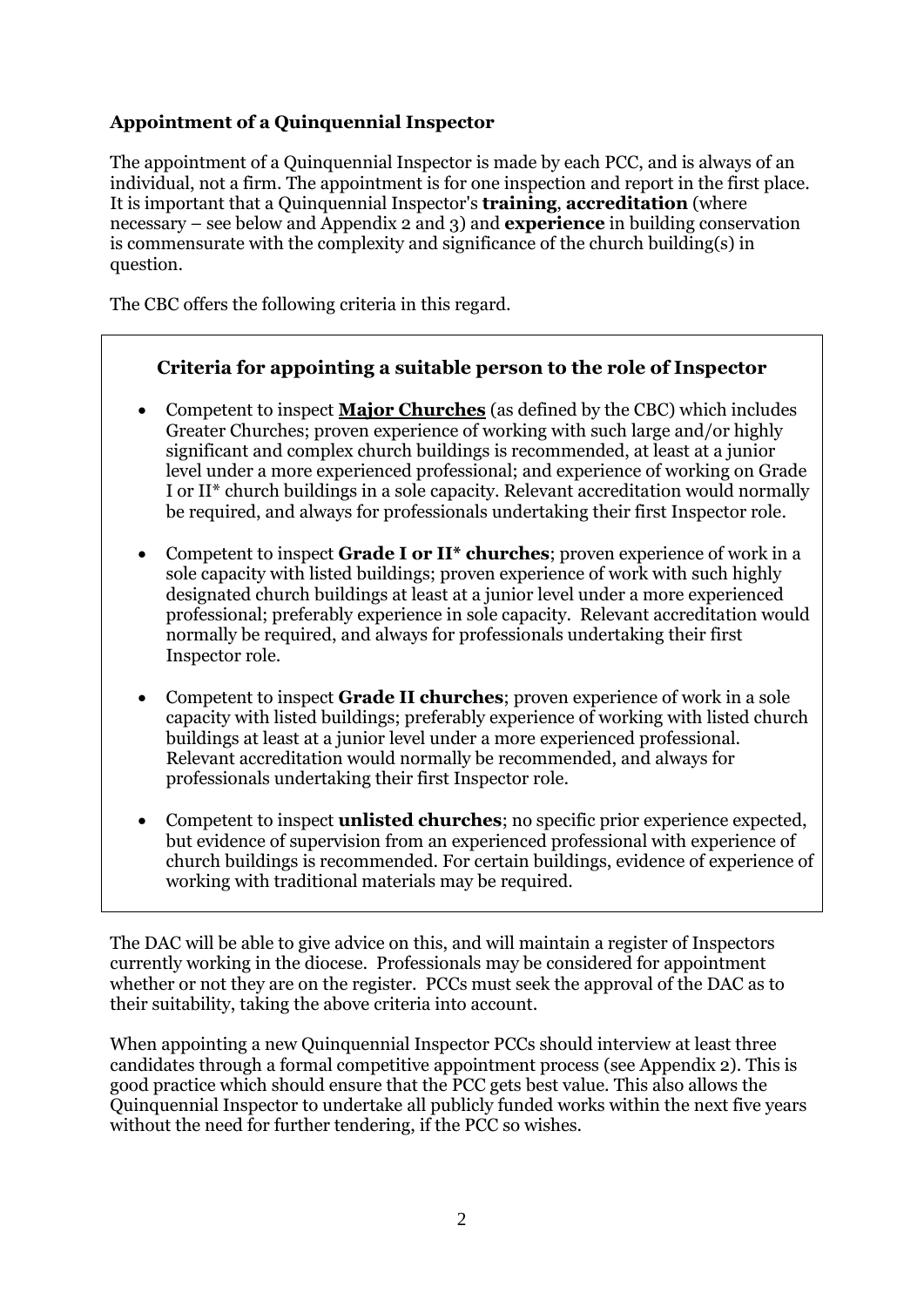If the appointment is reviewed at the end of five years in the same way, this arrangement can continue, either with the same Quinquennial Inspector, or a new one. A draft letter of appointment is appended to this document. **Fees**

The mechanism for the payment of fees varies from diocese to diocese; in some the inspection cost is paid centrally by the Diocesan Board of Finance or by other arrangement, in others it is paid directly by the PCC. The DAC will be able to advise on arrangements within the Diocese.

If fees are paid directly by the PCC, plan ahead by putting aside money each year to cover them. The diocese may have guidelines for the fees for specific types of church, depending on complexity, size, designation (listing grade) etc. The CBC recommends the categories of churches given in the box above also in this regard. These should not be binding on either party, but may be helpful to the PCC in their negotiation with their Inspector.

Regardless of the funding arrangements, the PCC or other responsible body is the client, and should have a close working relationship with their Quinquennial Inspector.

## **Preparing for the inspection**

Before the inspection, it is useful for the PCC to have thought about the following issues:

- Agree the fee with the Quinquennial Inspector
- Agree any special access arrangements, including suitably secured and protected ladders for inspecting safely accessible roofs.
- If the right ladders are not available on site, a builder should be asked to provide them for the inspection day. Provide whatever help the Inspector will need with the ladders and ensure these are correctly secured. Use of ladders should follow current safety guidelines (see Appendix 4).
- Where the inspection is to be carried out by one Inspector, it is essential for a second person to be available on site throughout the inspection day for safety reasons and to offer assistance with ladders, hatches etc. Agree in advance with your Inspector who will be available for this role.
- For some major churches inspections may be carried out by one or more additional professionals under the direction of the lead Inspector. If more than one inspector is required, this will be covered by an appropriate fee.
- Agree any suitable equipment for inspecting high level elements, such as MEWP (Mobile Elevated Work Platform) or scaffold tower. Agree additional labour as necessary for operating access equipment. It may be most practical for the Inspector to pre-arrange this special access. The fees for doing so and hire costs remain the responsibility of the PCC and these must be agreed before the inspection.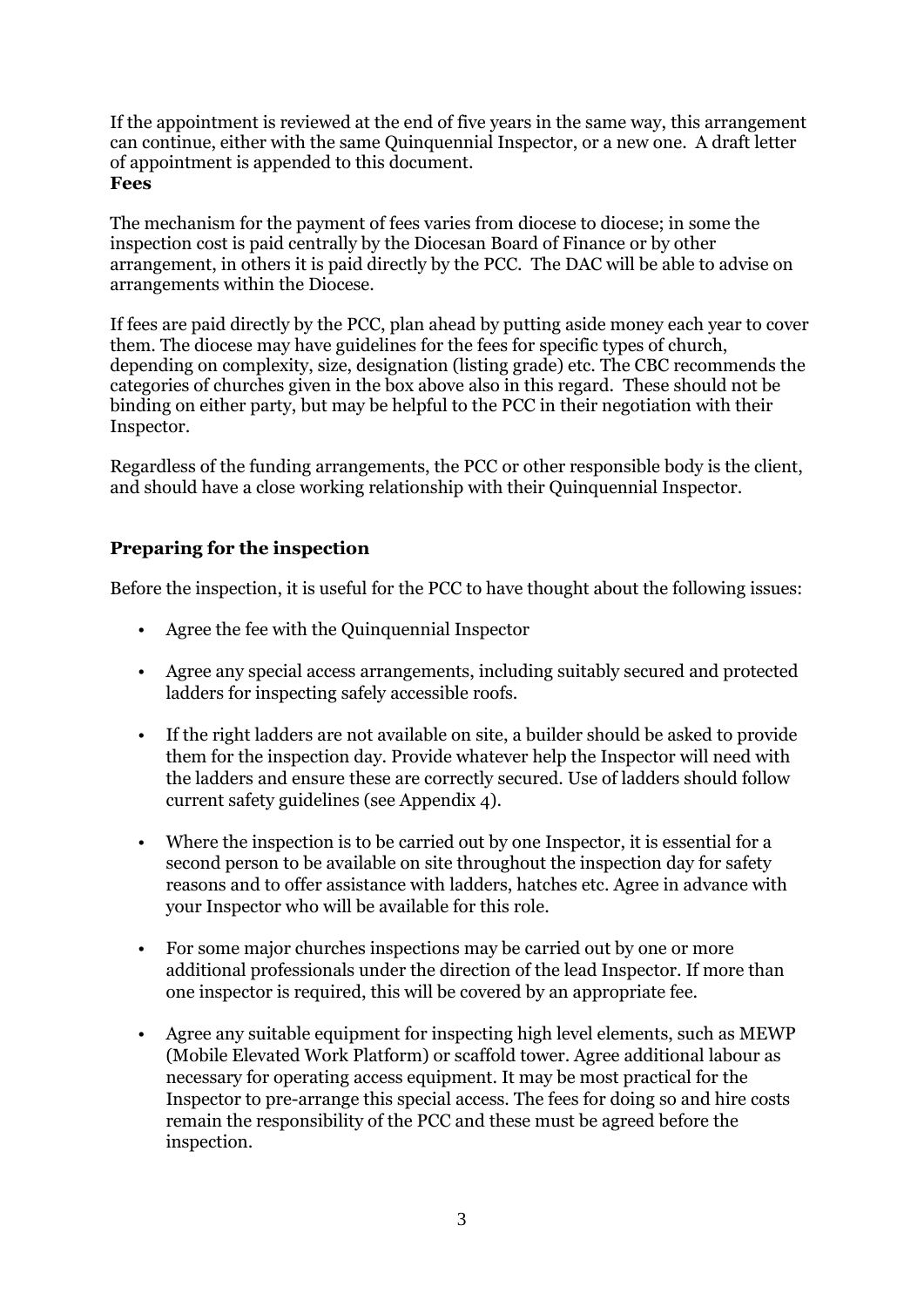- Unmanned Aerial Vehicles (Drones) may also be used to supplement the visual inspection if legally and properly supervised with appropriately trained and certificated personnel and permissions, including from neighbours as necessary.
- Access to roofs for the inspection also gives a good opportunity for the gutters to be cleaned, but do not expect your Inspector to do this.
- Keys should be readily available for all parts of the building normally kept locked.
- Bells should be down on the day of the inspection. The ringers should be asked to report on any problems with the ring.
- Keep your Inspector up to date with any initiatives in relation to energy saving and other environmental issues.

#### **Complementary reports and tests**

It is sensible for these reports or tests to be done before the Quinquennial Inspector's inspection, so the results can be included in the main report. All such reports should be provided in advance of the visit by the PCC to the Inspector.

- all recent specialist reports, including a Statement of Significance and/or Conservation Management Plan if such exist.
- all recent written test reports on asbestos and the heating, electrical, fire protection and lightning systems.
- arboricultural and ecological reports (eg, bats or other protected or rare species).
- The Church Log Book and Inventory.

#### **The survey and report**

The report can be written to a simple standard template found on ChurchCare, which is also available for online compilation on the Church Heritage Record. This means you can never misplace it, and the DAC can ensure it is up to date and to an acceptable standard, and suggest improvements if necessary.

The Quinquennial Inspection Report shall include:

- reference to previous Quinquennial Inspection reports, which are deemed to form part of subsequent reports, these to be provided by the PCC to the Inspector
- photographs of the exterior and the interior of the building (at least one looking east, one looking west), and illustrating particular areas of concern, marked up as appropriate
- a simple plan of the building, annotated and cross-referenced with photographs as necessary

The survey carried out by your Quinquennial Inspector will cover: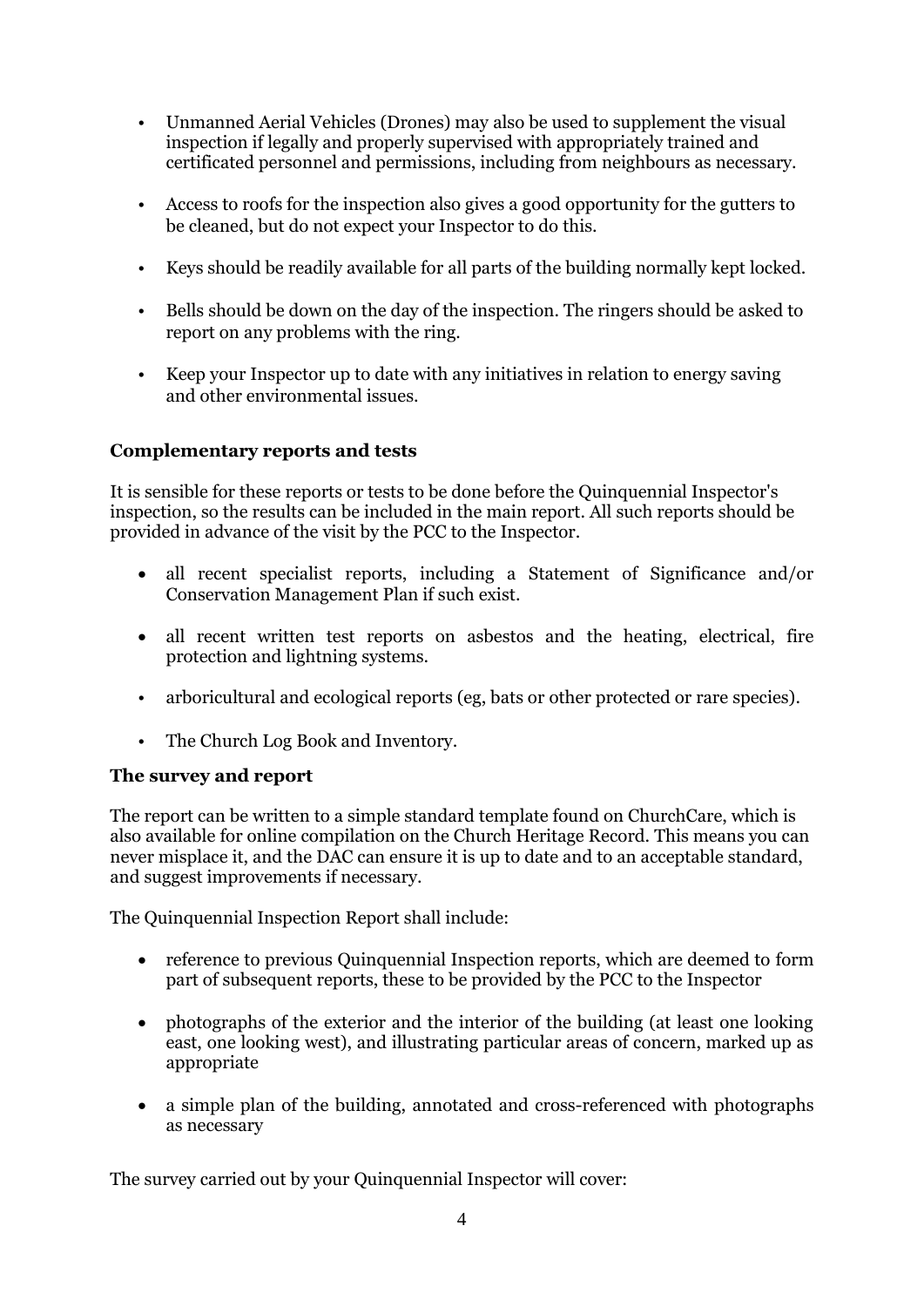- any necessary repair of the building
- maintenance deficits and maintenance plans
- safety of the structure and floors
- access issues
- environmental sustainability (eg lighting, heating, rainwater goods)
- trees in the churchyard if they are protected by a Tree Preservation Order, in a Conservation Area, or on the Gazetteer of ancient, veteran and notable trees; or any tree impacting on the building
- ruined structures in the churchyard
- moveable items of high value or significance (which may be identified in the Statement of Significance and/or by the Archdeacon)

The inspector should use their professional judgement in bringing other matters of concern to the attention of the PCC, for example if the safety of boilers and heated water systems (ie Legionnaires disease) has been guaranteed by regular checks, paths, public rights of way, utilities, serious issues concerning the boundary walls, lych-gates and other structures within the curtilage, and monuments.

The inspection will generally be carried out from ground level. If the Inspector makes use of specialist equipment (for example Unmanned Aerial Vehicles) depending on agreement, this will carry an extra charge. The quinquennial system assumes that the Inspector will inspect all parts of the building such as internal and external roofs where these are visible and safely accessible. It will state any limitations of the survey, such as areas where it was not possible to gain access, and make recommendations for any further investigation.

The report will be read and needs to be understood by people without technical knowledge, so the analysis and language should be as accessible as possible. The report should be logically structured and cover the aspects described above. Photographs and plans can either be included within the text, or set out in an Appendix as in the CBC Template.

#### **Follow-up**

When the report is received, it is important for the incumbent, churchwardens and PCC to agree and sign off the report, and understand its recommendations. The report is designed to be a thorough and complete assessment of the condition of the building, and can therefore be a lengthy document. It is very useful for the PCC to walk round the building going through the recommendations. The Quinquennial Inspector should be willing to meet the PCC to go through the recommendations.

Each part of the building is described and an assessment given of the repair needs. Where action is needed, the report gives this on a scale from 1 to 5 according to the urgency of the repair: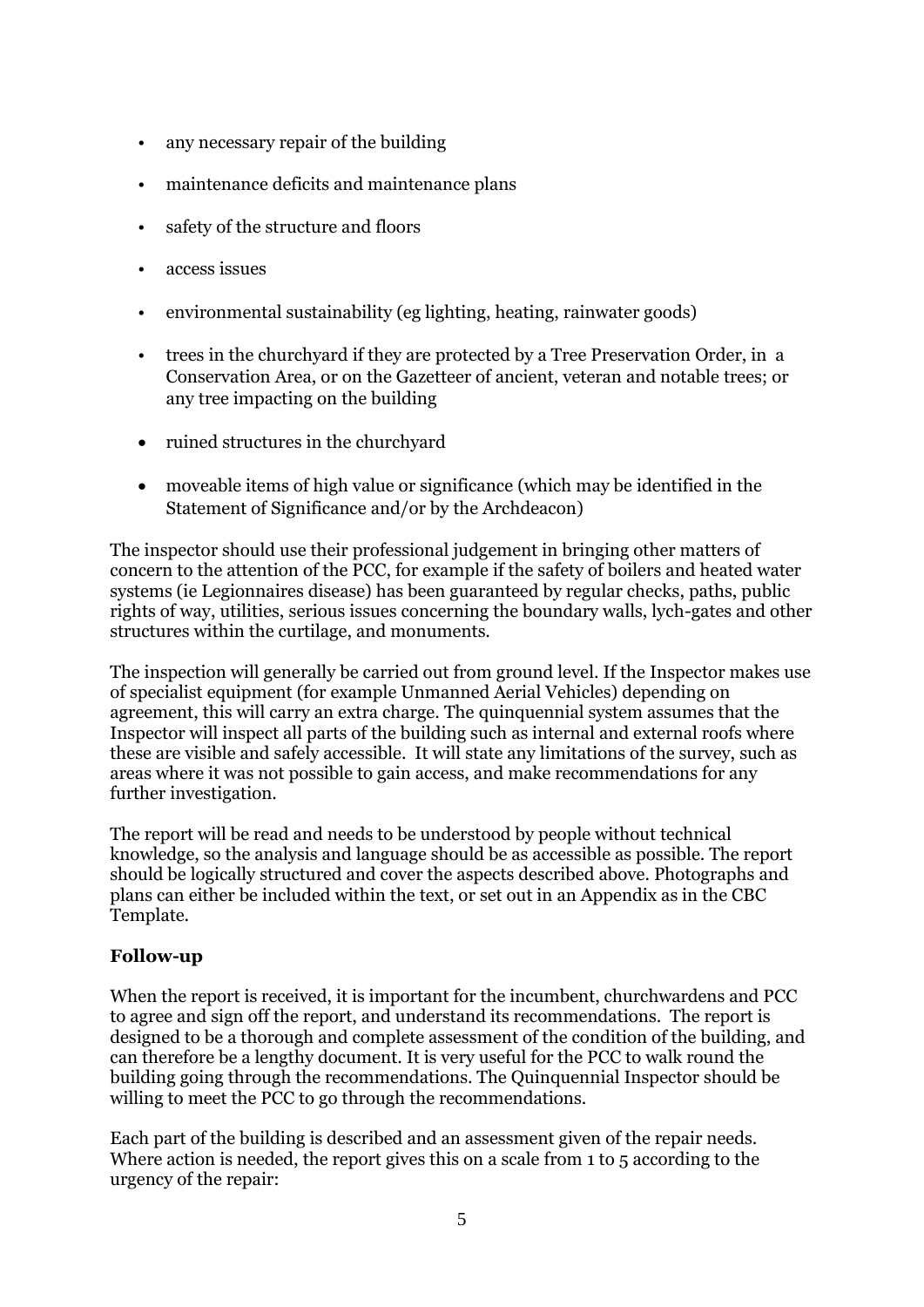- 1 Urgent, requiring immediate attention
- 2 Requires attention within 12 months
- 3 Requires attention within the next 12 24 months
- 4 Requires attention within the quinquennial period
- 5 A desirable improvement with no timescale

Any items under category 1 are urgent repair needs of the building or necessary for the safety of its users. The Inspector is likely to mention these at the time of the inspection and give guidance on how the problems can be addressed.

The report is **neither a specification for works nor a costing**, although it should give an estimate of likely costs within broad bands, as shown below and in the CBC template.

The bands are Cost Band  $1 - E_0 - 1,999$ ;  $2 - E_2,000 - 9,999$ ;  $3 - E_1 - 29,999$ ;  $4 -$ 30,000-£49,999; 5 – £50,000-249,999; 6 - £250,000 or more than this. For advice on what this means in terms of procurement, see below.

Most repair items will require professional advice either from the Quinquennial Inspector or an architect/surveyor of comparable experience, and for larger repair works a Quantity Surveyor (QS) may need to be consulted.

#### **Procurement and permission for subsequent repair works**

Once the PCC is able to put the identified works in hand, it is normal practice to instruct the Quinquennial Inspector or another suitably able professional, through a separate contract, to prepare a specification and seek tenders from builders of suitable experience.

PCCs should be aware that if public money is involved, procurement rules will apply, meaning that tendering may be required; see ChurchCare for the CBC guidance note on this. Tendering is normally required for professional fees where over £10,000 for the fees comes from the public purse (including Heritage Lottery Fund grants).

As already noted, such tendering may not be required if your Quinquennial Inspector has been appointed or re-appointed within the last 5 years through a formal competitive process.

The implementation of all items within the report will require **a faculty**, except those that are identified in the report as items of routine maintenance (including repairs) which fall under **Lists A or B** as set out in Schedule 1 of the Faculty Rules 2015. The report must therefore identify which works are within this category. If still in doubt in this matter after discussion with your Quinquennial Inspector, contact your DAC Secretary.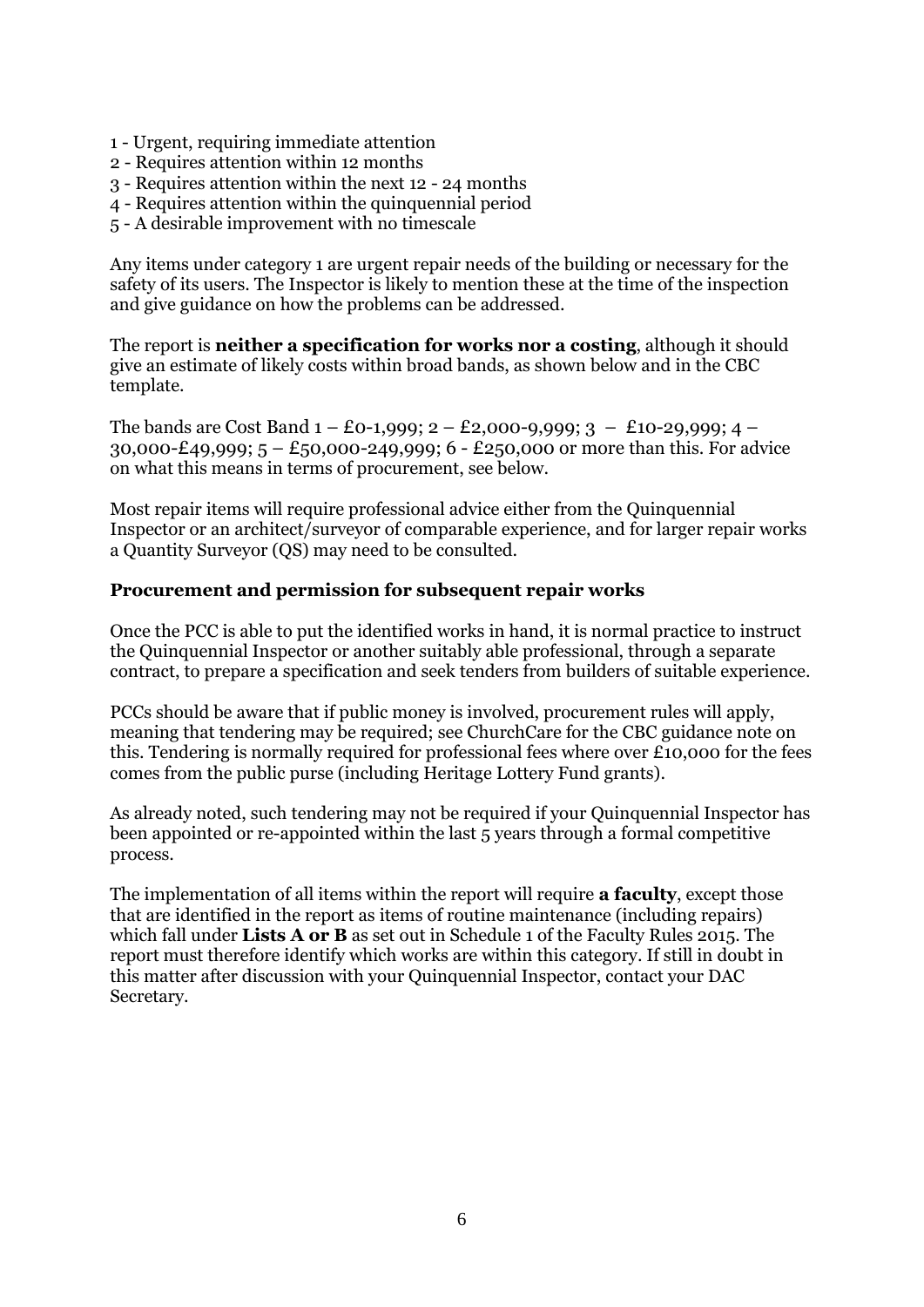#### **Appendix 1:**

#### **Draft letter of appointment**

From a new Quinquennial Inspector to the secretary of the PCC

Dear

Inspection of Churches Measure 1955 (as amended 1991)

(name of church, dedication and diocese)

Thank you for inviting me to become Quinquennial Inspector to your church, an appointment which I am happy to accept. I will undertake the next quinquennial inspection in accordance with the provisions of your diocesan scheme (i.e. the scheme established by the diocesan synod of your diocese under section 1 of the Inspection of Churches Measure 1955).

I will be happy to advise on, prepare specifications for, and oversee subsequent repairs where invited to do so, although please note that any such work may be subject to separate contractual arrangements and fees beyond those agreed for the inspection, and may also be subject to procurement regulations.

I shall be pleased to accept this appointment in accordance with the following terms:

1. The inspection of the church will be visual and such as can be made from ground level, and from suitably secured and protected ladders and any safely accessible roofs, galleries or stagings. I may also if appropriate make use of Unmanned Aerial Vehicles (UAVs, "drones") and other technology by prior agreement and with the appropriate permissions.

Only selected areas will be examined in detail. Parts of the structure which are inaccessible, enclosed or covered will not normally be opened up unless specifically requested. The PCC shall provide ladders, access equipment and any other necessary assistance. I shall be pleased to discuss my detailed requirements for these with you.

2. When I come to inspect, I will need to see the log book of alterations and reports and inventory of all articles. I will also need to see: -

a) a list of movable articles which the archdeacon has directed me to treat as of outstanding architectural, artistic, historical or archaeological value, or of significant monetary value, or at special risk of being stolen or damaged;

b) details of any ruins in the churchyard (open or closed) and

c) copies or details of any Tree Preservation Orders affecting trees in the churchyard (open or closed), in a Conservation Area, or on the Gazetteer of ancient, veteran and notable trees; or any tree impacting on the building

3. The inspection will include as far as practicable all features of the building, covering all aspects of conservation and repair, and will include all articles, ruins and trees which section 1A of the Inspection of Churches Measure 1955 requires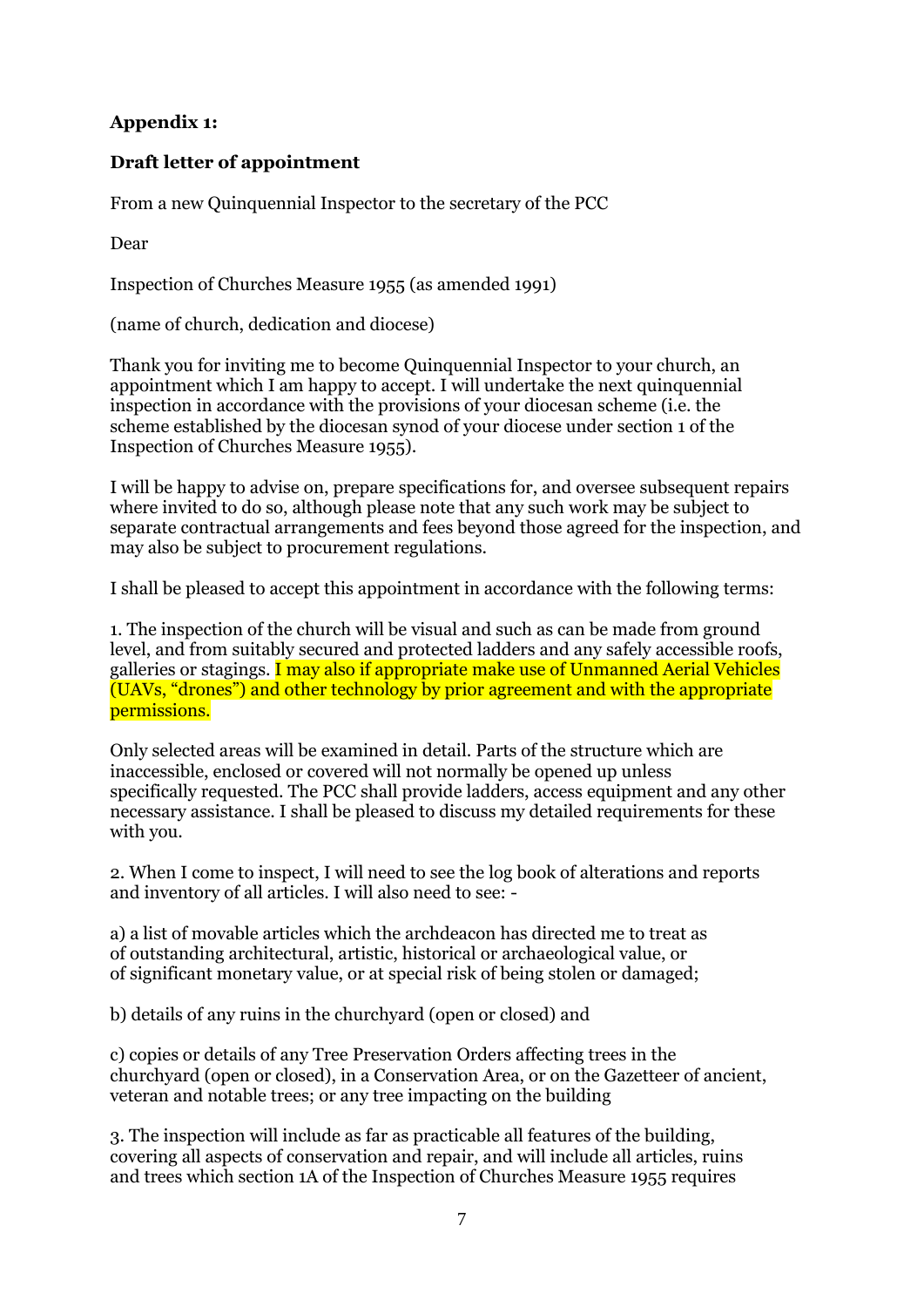the inspection to cover.

4. The report will be prepared and presented to conform to the requirements of the diocesan scheme and set out in accordance with the Church Buildings Council's current guidance. The report will be submitted in electronic and paper form to the PCC, and copies in these formats will be sent at the same time to the archdeacon, the incumbent and the secretary of the Diocesan Advisory Committee (DAC). I accept that the report will be compiled and/or uploaded to the Church Heritage Record. Further copies will be issued in accordance with the directions contained in the scheme.

5. I shall deliver the report within three months of carrying out the inspection.

6. My fee for the inspection and report will be [….. ] [In addition to the fee charges mentioned in paragraph 3 above I shall change the following out-of-pocket expenses: [….] *or*

My fee for the inspection and report will be [....] [My fees are inclusive of out-of-pocket expenses].

VAT at the standard rate will be charged additionally on all fees and expenses. The conditions of appointment will be set out in [the RIBA Standard Form of Agreement for the Appointment of an Architect / [the RICS Conditions of Engagement for Building Surveying Services] (copy attached).

7. The general good practice and spirit of our relationship will be as described in the CBC guidance notes on quinquennial inspections on www.churchcare.co.uk. I suggest you obtain a copy of these notes if you do not already have them.

8. I understand that my appointment as a Quinquennial Inspector will continue until terminated by either of us **[and will be reviewed every 5 years**]. Please keep me informed of any proposals or factors which may affect the care of your church, so that I may advise you to the best of my ability.

If you have any difficulty with any aspect of this agreement or subsequently my work, please feel free to contact [the senior partner of the practice] with a view to resolving the issue.

Please confirm that these terms of appointment are acceptable to you and your PCC. I attach a duplicate copy of the letter for you to sign and return to me as a record of the agreed appointment. Please then send me copies of previous reports or at least the most recent.

I am sending a copy of this letter to the incumbent and the Secretary of the DAC for information.

Yours sincerely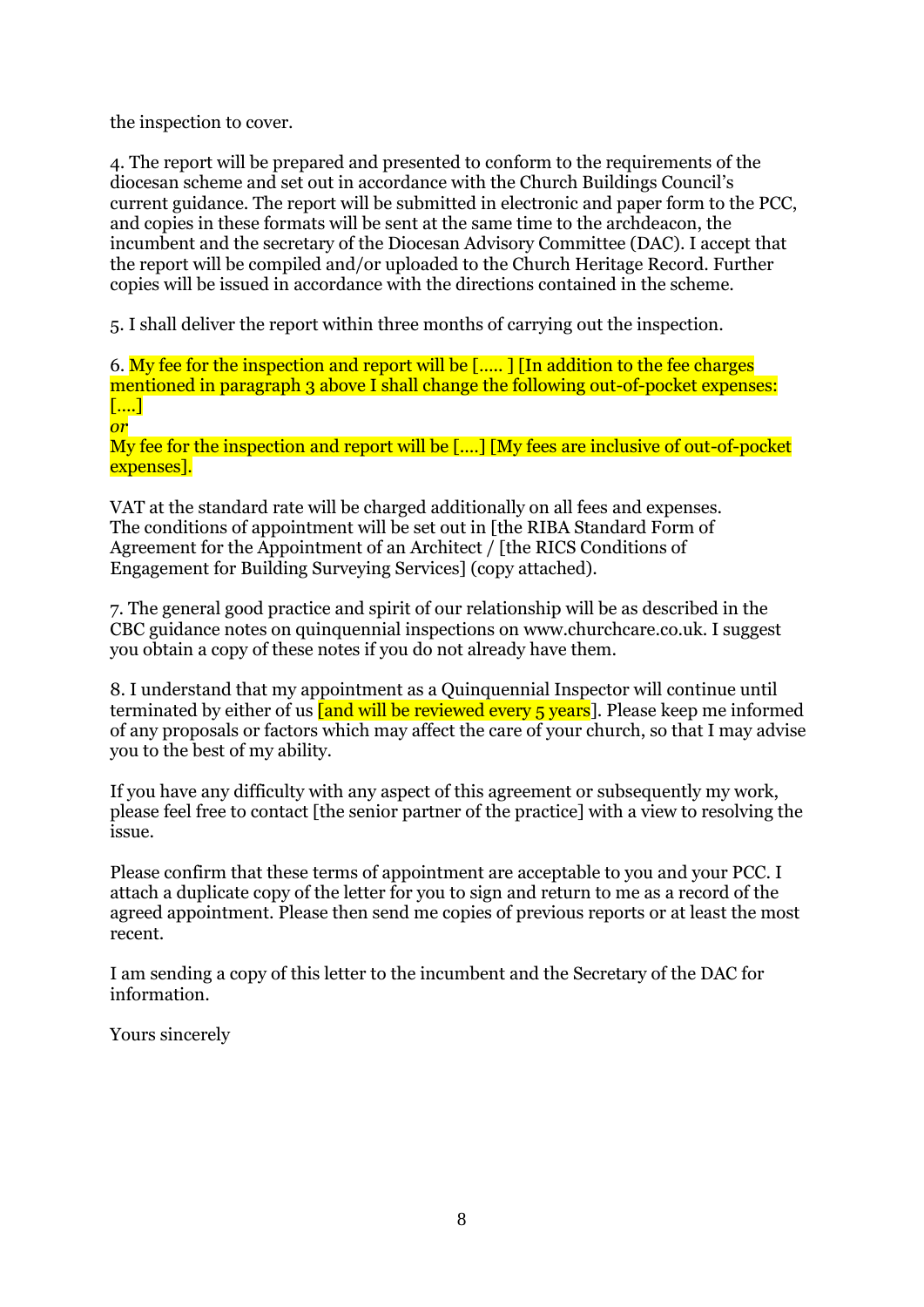#### **Appendix 2: The tendering process for an Inspector**

When choosing a new Inspector or reviewing the current appointment, it is advisable to seek at least 3 applications. The DAC will have a list of existing Inspectors in the diocese which you can choose from, or you may wish to consider a new applicant. In the case of the latter, early consultation with the DAC is recommended.

This form will help the PCC to make an informed decision. The form should be sent to the DAC for their input. The DAC must also be asked if they approve of the final appointment.

The form can be submitted as evidence of tendering to funding bodies such as the Heritage Lottery Fund, Historic England, National Churches Trust, etc.

| Candidate  | Relevant professional accreditation* | To invite to interview? |
|------------|--------------------------------------|-------------------------|
| $1$ (name) |                                      |                         |
| $2$ (name) |                                      |                         |
| $3$ (name) |                                      |                         |
| $4$ (name) |                                      |                         |

\*For details of professional accreditation schemes relevant to this role, see Appendix 3, ask your DAC and see the Historic England website: [https://historicengland.org.uk/services-skills/training-skills/heritageskills](https://historicengland.org.uk/services-skills/training-skills/heritageskills-cpd/conservation-accreditation-for-professionals/)[cpd/conservation-accreditation-for-professionals/](https://historicengland.org.uk/services-skills/training-skills/heritageskills-cpd/conservation-accreditation-for-professionals/)

It should be noted that until further notice, only Chartered surveyors and Architects can be Inspectors, as laid down in the Inspection of Churches Measure 1955 (amended 1991), although this is currently being reconsidered by General Synod (November 2018).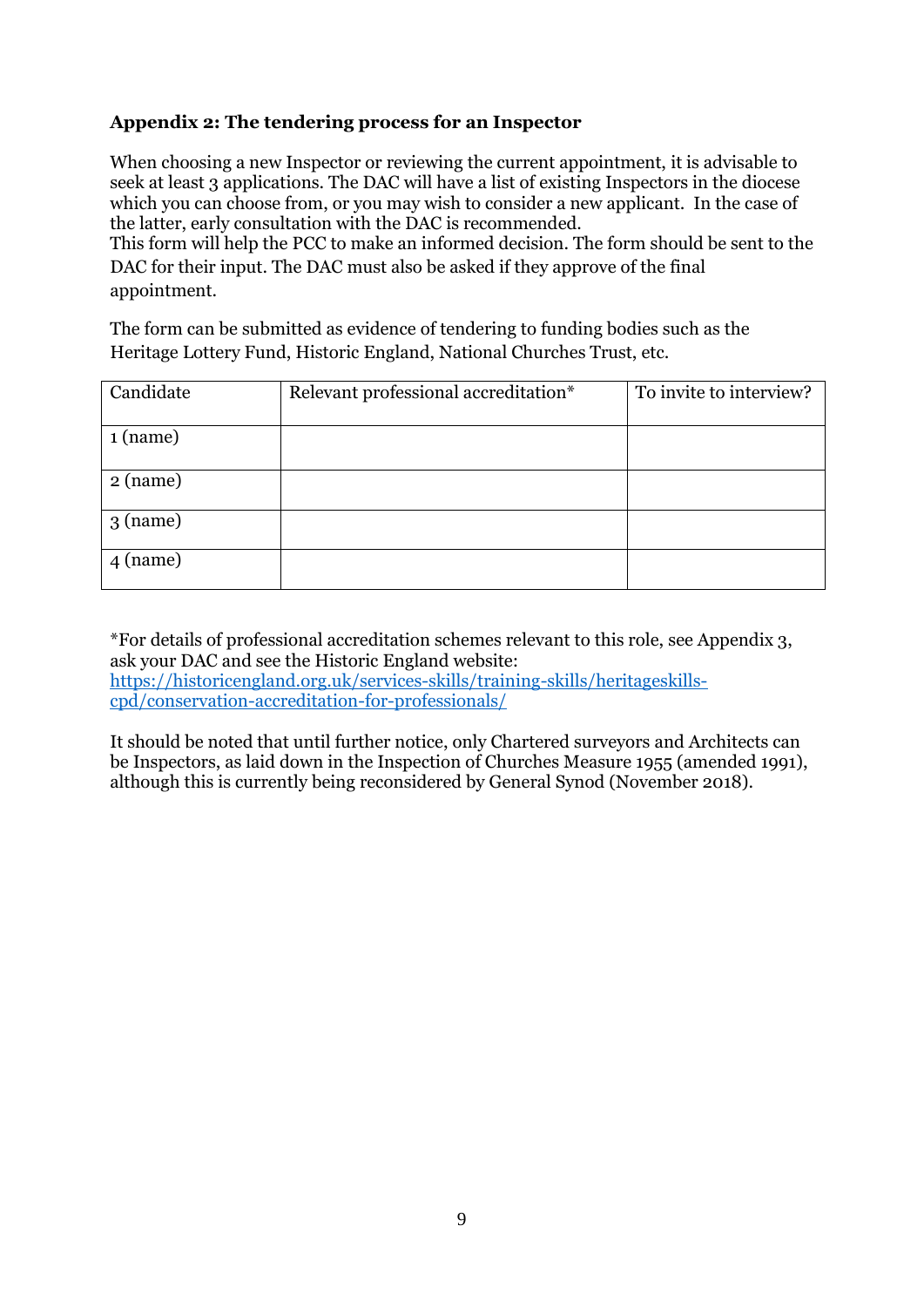### **Assessment criteria and scoring**

Each of the below criteria will be scored 1 (minimal evidence/ not satisfactory)  $-10$ (excellent evidence / completely satisfactory) and the weighting shown below will then be applied.

## **Candidate 1: (Name)**

| Assessment criteria                                                                                                                                                    | Weighting<br>(%) | Score (1-10)<br>and<br>comments | Weight x<br>score |
|------------------------------------------------------------------------------------------------------------------------------------------------------------------------|------------------|---------------------------------|-------------------|
| 1. The candidate has demonstrated<br>appropriate experience of work with<br>unlisted / Grade II / Grade II* / Grade I<br>listed / Major churches (see CBC<br>guidance) | 20%              |                                 |                   |
| 2. The candidate has demonstrated a<br>relevant level of accreditation, skills and<br>professional development (as advised by<br>DAC with regard to CBC guidance)      | 30%              |                                 |                   |
| 3. Ability to work to the Diocesan Scheme<br>and follow the CBC guidance                                                                                               | 10%              |                                 |                   |
| 3. Evidence of the production of quality<br>reporting which is clear and concise                                                                                       | 10%              |                                 |                   |
| 4. Communication skills                                                                                                                                                | 10%              |                                 |                   |
| 5. Support from references                                                                                                                                             | 10%              |                                 |                   |
| 6. Clear and appropriate fee structure                                                                                                                                 | 10%              |                                 |                   |
| Total                                                                                                                                                                  |                  |                                 |                   |

#### **Notes:**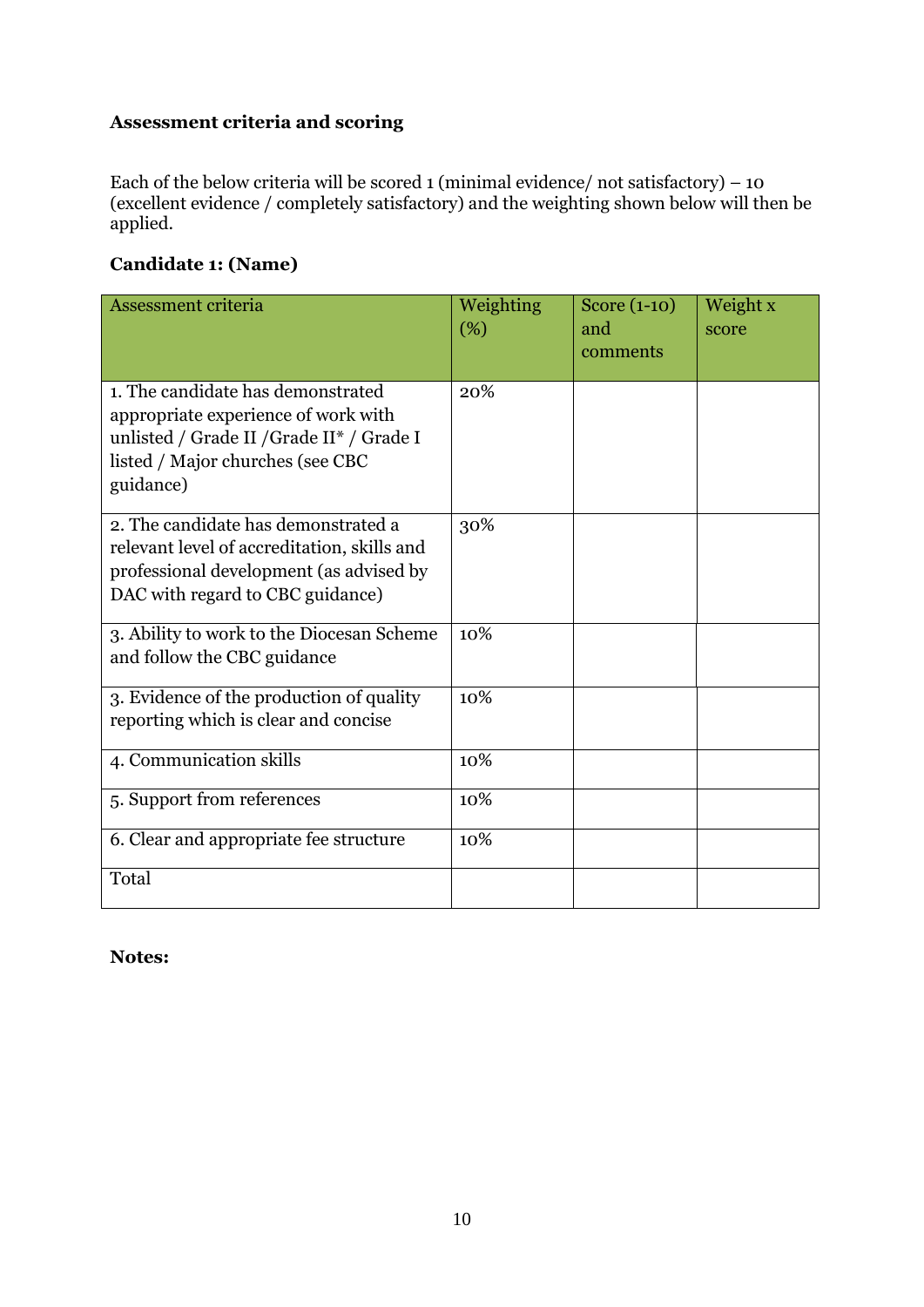### **Assessment criteria and scoring**

Each of the below criteria will be scored 1 (minimal evidence/ not satisfactory)  $-10$ (excellent evidence / completely satisfactory) and the weighting shown below will then be applied.

## **Candidate 2: (Name)**

| Assessment criteria                                                                                                                                                    | Weighting<br>(%) | Score (1-10)<br>and<br>comments | Weight x<br>score |
|------------------------------------------------------------------------------------------------------------------------------------------------------------------------|------------------|---------------------------------|-------------------|
| 1. The candidate has demonstrated<br>appropriate experience of work with<br>unlisted / Grade II / Grade II* / Grade I<br>listed / Major churches (see CBC<br>guidance) | 20%              |                                 |                   |
| 2. The candidate has demonstrated a<br>relevant level of accreditation, skills and<br>professional development (as advised by<br>DAC with regard to CBC guidance)      | 30%              |                                 |                   |
| 3. Ability to work to the Diocesan Scheme<br>and follow the CBC guidance                                                                                               | 10%              |                                 |                   |
| 3. Evidence of the production of quality<br>reporting which is clear and concise                                                                                       | 10%              |                                 |                   |
| 4. Communication skills                                                                                                                                                | 10%              |                                 |                   |
| 5. Support from references                                                                                                                                             | 10%              |                                 |                   |
| 6. Clear and appropriate fee structure                                                                                                                                 | 10%              |                                 |                   |
| Total                                                                                                                                                                  |                  |                                 |                   |

#### **Notes:**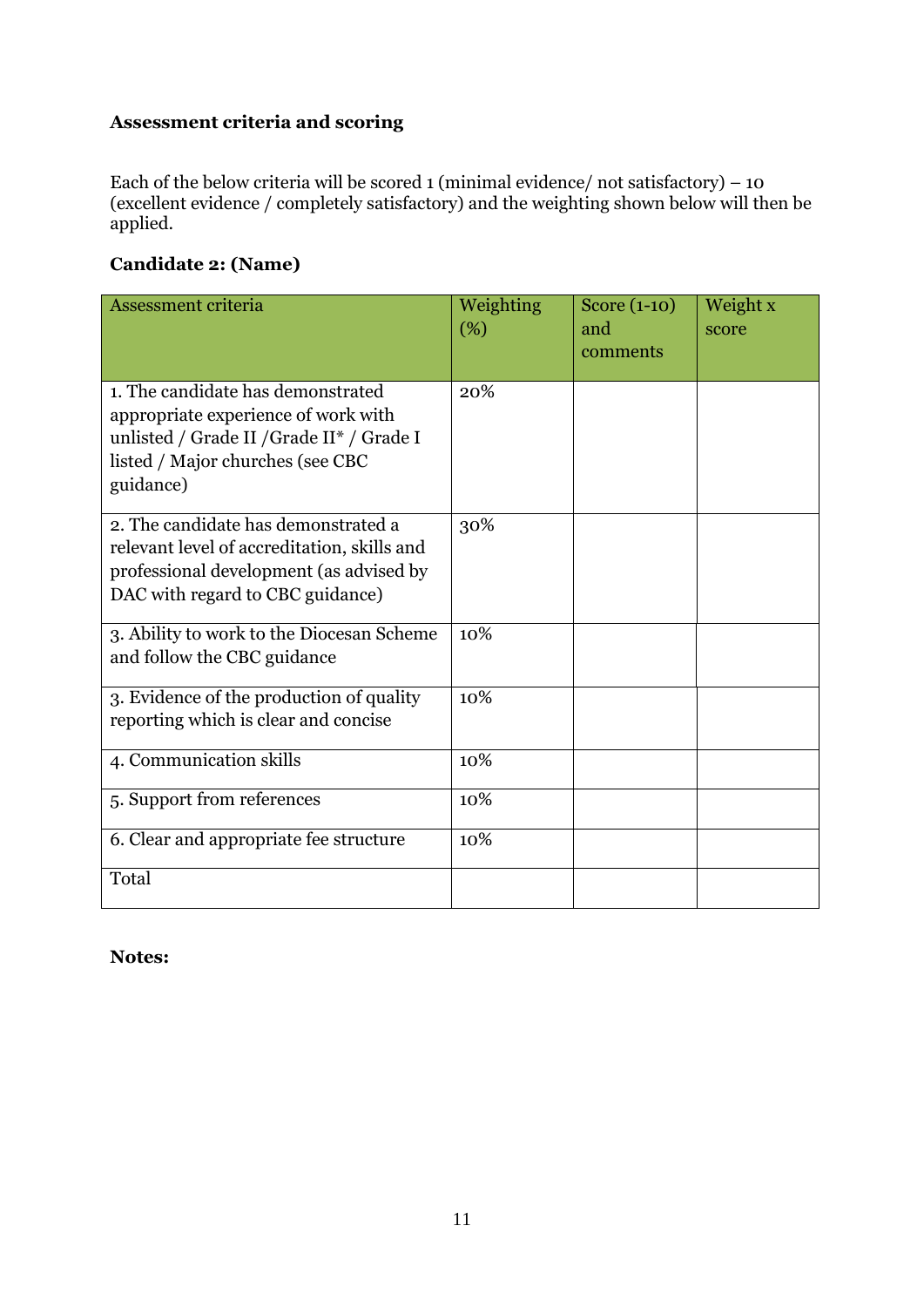### **Assessment criteria and scoring**

Each of the below criteria will be scored 1 (minimal evidence/ not satisfactory)  $-10$ (excellent evidence / completely satisfactory) and the weighting shown below will then be applied.

## **Candidate 3: (Name)**

| Assessment criteria                                                                                                                                                    | Weighting<br>(%) | Score (1-10)<br>and<br>comments | Weight x<br>score |
|------------------------------------------------------------------------------------------------------------------------------------------------------------------------|------------------|---------------------------------|-------------------|
| 1. The candidate has demonstrated<br>appropriate experience of work with<br>unlisted / Grade II / Grade II* / Grade I<br>listed / Major churches (see CBC<br>guidance) | 20%              |                                 |                   |
| 2. The candidate has demonstrated a<br>relevant level of accreditation, skills and<br>professional development (as advised by<br>DAC with regard to CBC guidance)      | 30%              |                                 |                   |
| 3. Ability to work to the Diocesan Scheme<br>and follow the CBC guidance                                                                                               | 10%              |                                 |                   |
| 3. Evidence of the production of quality<br>reporting which is clear and concise                                                                                       | 10%              |                                 |                   |
| 4. Communication skills                                                                                                                                                | 10%              |                                 |                   |
| 5. Support from references                                                                                                                                             | 10%              |                                 |                   |
| 6. Clear and appropriate fee structure                                                                                                                                 | 10%              |                                 |                   |
| Total                                                                                                                                                                  |                  |                                 |                   |

#### **Notes:**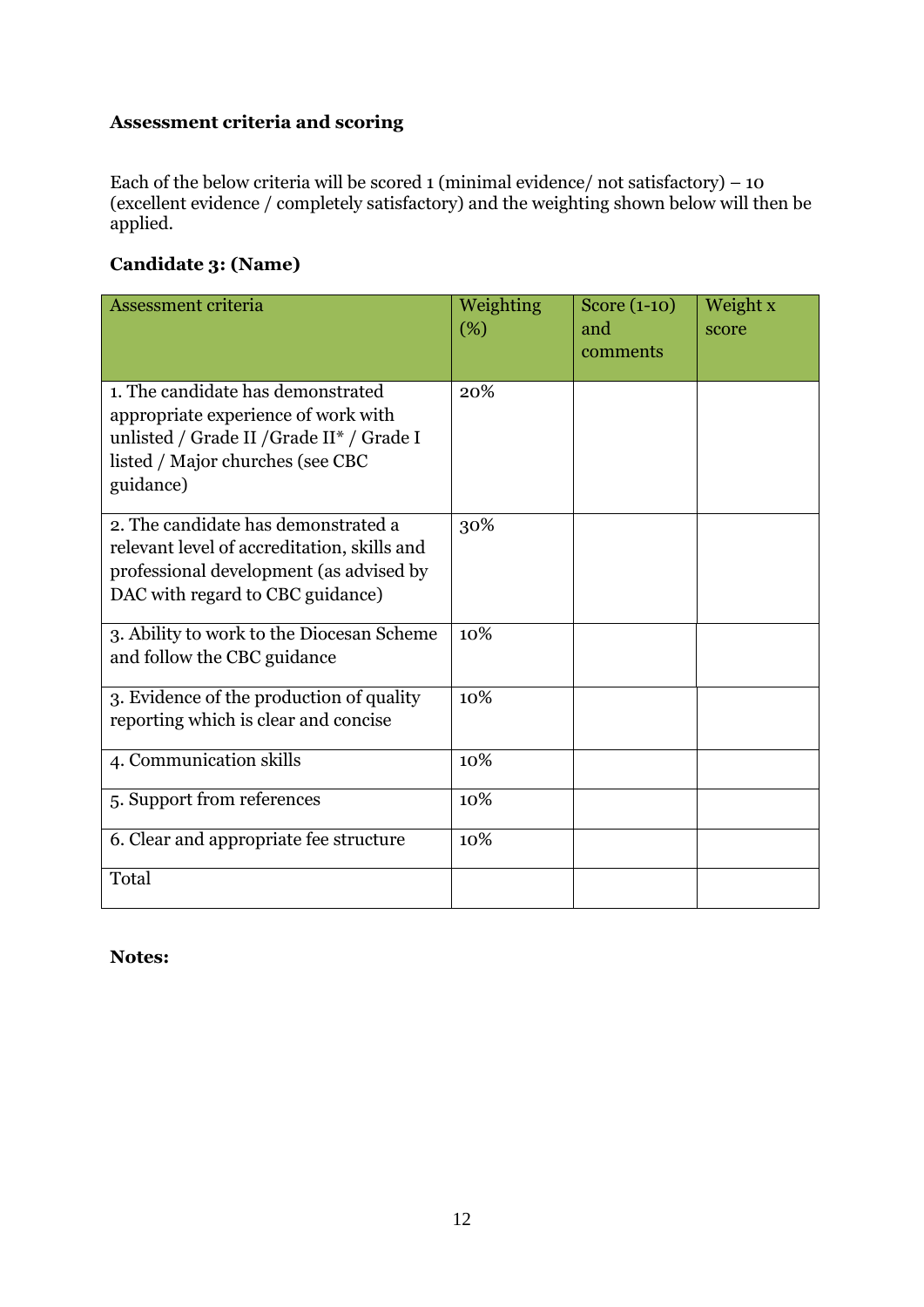#### **Appendix 3: Accreditation of professionals**

There are several accreditation schemes, some of which have different levels; PCCs should ascertain themselves of which appropriate schemes the professional is a member, and at which level; their DAC can be of help to them in this regard. Historic England recently published a protocol which sets out the criteria for their recognition of such schemes, which is given in full here:

#### **Requirement by the UK Home Countries Heritage Bodies for the lead professional role on their repair grant schemes to have conservation accreditation**

Department for Communities Northern Ireland, Historic Environment Service (Cadw), Historic England and Historic Environment Scotland support the requirement for an applicant for their repair grants to employ a lead professional advisor with relevant specialist conservation knowledge, ability and experience.

The lead professional advisor is required to deliver a range of services relating to repair grants which are described in the grant application information. These include analysis of condition, investigations, planning and specifying the work, and inspecting and certifying the work while it is in progress and after it is completed.

To be recognised as eligible to be the lead professional adviser on their repair grants an individual needs to satisfy the UK Home Countries Heritage Bodies that their professional training and competences will enable the delivery of the services required of the lead professional in their grant schemes.

Their conservation accreditation scheme meets the following criteria:

- Accreditation of individuals rather than companies or practices
- Schemes should be open to all suitably qualified and experienced members of the relevant professional disciplines
- Assessment of a verifiable record of work carried out demonstrating experience and competence
- Assessment by suitably experienced, impartial assessors against agreed criteria together with reassessment on a regular basis
- The use of the ICOMOS Guidelines for Education and Training in the Conservation of Monuments, Ensembles and Sites
- An ethical and linked disciplinary framework to ensure that standards are observed and maintained

Historic England and Historic Environment Scotland both operate this requirement on their repair grants. Cadw will introduce the requirement from January 2018. From April 2017, the Historic Environment Division of the Northern Ireland Department for Communities will have the same requirement for proposals seeking support of  $£10,000$ or more from its Historic Environment Fund.

#### **Background**